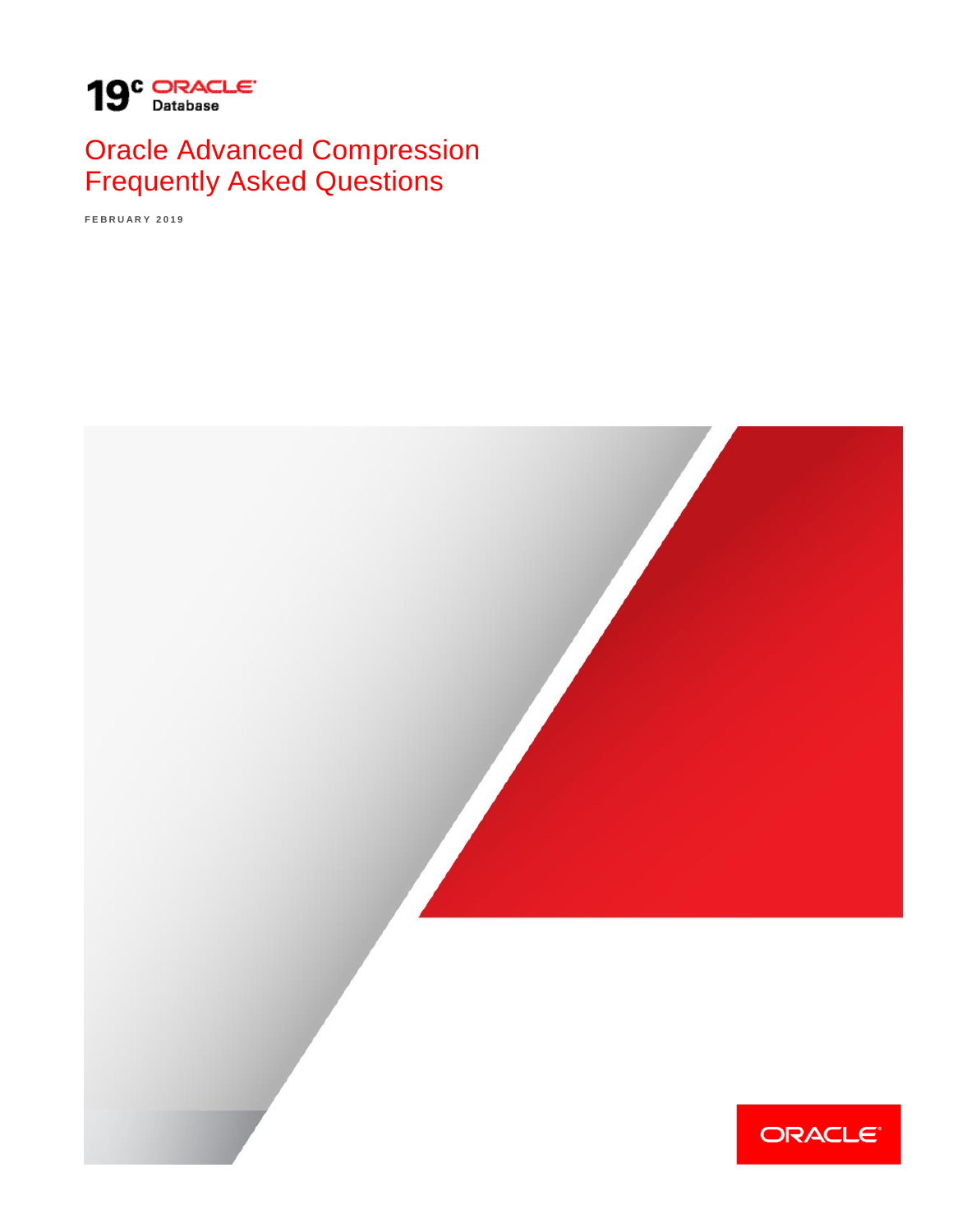#### **1.0 About Compression: The Features and more…**

#### **1.1 What are the features of Oracle Advanced Compression?**

Advanced Compression includes a comprehensive set of compression features designed to maximize resource utilization and reduce costs by enabling compression for structured data (Advanced Row Compression), unstructured data (Advanced LOB Deduplication and Compression), database backups (RMAN and Data Pump compression) and network compression (Data Guard Redo Log transport and Advanced Network Compression).

Advanced Network Compression compresses data transferred between Oracle Database and client applications. It is transparent to client applications and can improve SQL response times while saving network bandwidth. Advanced Compression also includes an optimization for Flashback Data Archive (FDA) history tables, which reduces the storage requirements when using FDA to track changes to tables.

Several features of Advanced Compression enhance the Information Lifecycle Management capabilities of Oracle Database. Heat Map automatically tracks data modification times at the row and segment level, and access times at the segment level, providing unprecedented insights into how data is being accessed. Automatic Data Optimization (ADO) provides declarative syntax to automatically move and compress data based on usage statistics collected by Heat Map. Together these capabilities help implement Information Lifecycle Management (ILM) strategies.

#### **1.2 With cost of disk storage falling, why do I still need to care about compression?**

Enterprises are experiencing an explosion in the volume of data required to effectively run their businesses. This trend in data growth can be attributed to several key factors. Recent changes in the regulatory landscape, such as Sarbanes-Oxley and HIPAA, are contributing to this trend by mandating that enterprises retain large amounts of information for long periods of time.

Mass distribution of rich and multimedia content over the Internet, made possible through advancements in broadband technologies, also contributes to the growth in overall data volume. Various estimates indicate that data volume is almost doubling every 2-3 years.

This sudden explosion in data volume presents a daunting management challenge for IT administrators. First and foremost are the spiraling storage costs: even though the cost per MB of storage has been declining dramatically in the last few years, the enormous growth in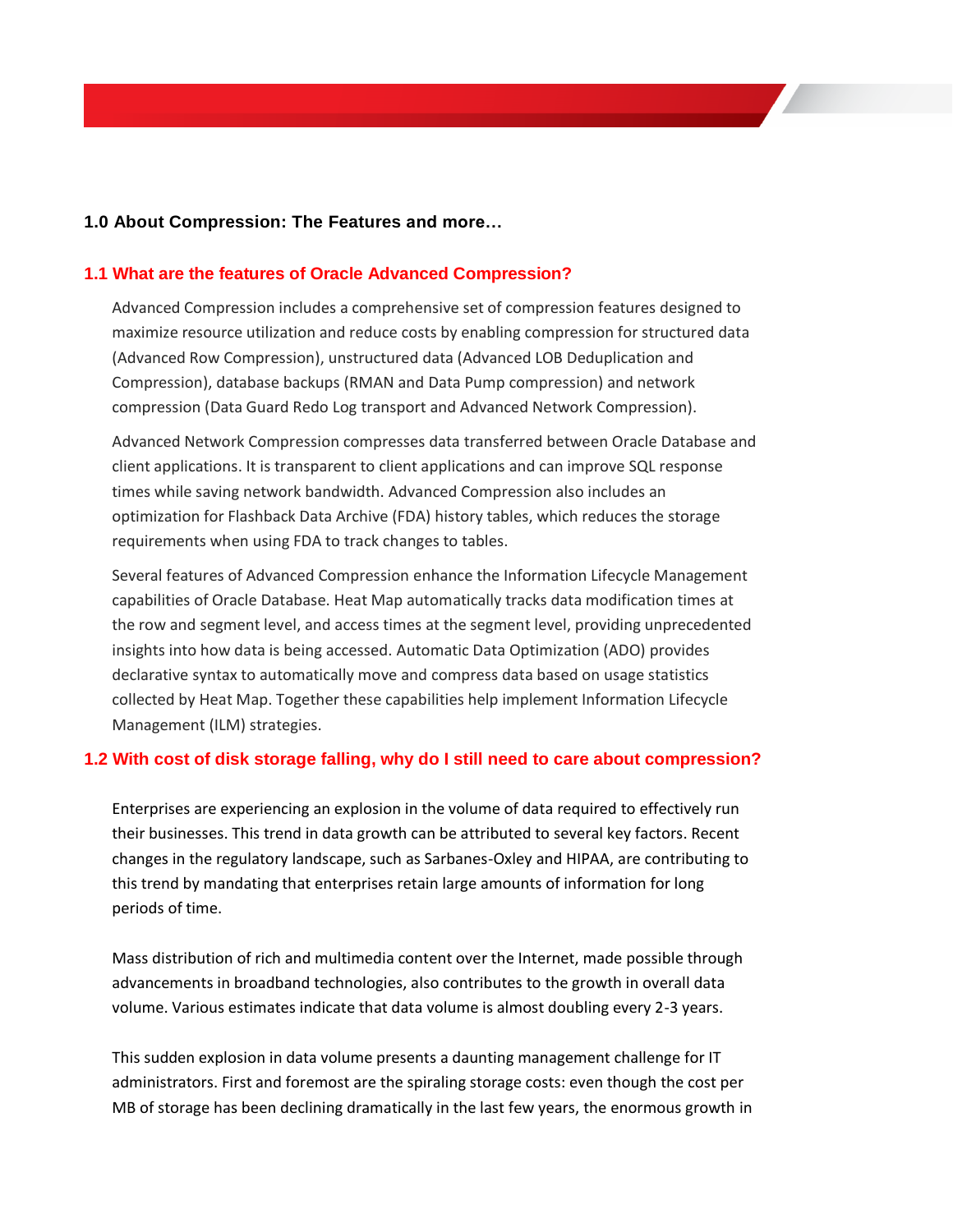the volume of data that needs to be retained online makes storage one of the biggest cost elements of most IT budgets. In addition, application scalability and performance must continue to meet the demands of the business – even as data volumes explode.

Advanced Compression helps organizations cope with these challenges. Innovations in Oracle compression technologies help organizations reduce the resources and costs of managing large data volumes. Another important benefit is in database performance. A major bottleneck for many systems is I/O bandwidth. Advanced Compression can help alleviate that bottleneck in several cases by reducing the amount of data that needs to be transferred across I/O channel and also further boost performance through improved memory efficiencies.

#### **1.3 Who is the typical Advanced Compression customer?**

Oracle compression is used by financial, government, education, healthcare, utilities, insurance, retail, manufacturing and more….

### **1.4 My storage has compression, why not just my storage-based compression?**

Oracle compression is built into the database, this allows Oracle to keep data and indexes compressed in memory – this isn't possible with storage-based compression

#### **2.0 Enabling Compression**

#### **2.1 How do I compress an existing table online to enable Advanced Row Compression?**

There are three recommended approaches to enabling Advanced Row Compression on existing tables:

#### **Online Redefinition (DBMS\_REDEFINITION)**

This approach will enable Advanced Row Compression for future DML and also compress existing data. Using DBMS\_REDEFINITION keeps the table online for both read/write activity during the migration. Run DBMS\_REDEFINITION in parallel for best performance.

Online redefinition will clone the indexes to the interim table during the operation. All the cloned indexes are incrementally maintained during the sync (refresh) operation so there is no interruption in the use of the indexes during, or after, the online redefinition. The only exception is when online redefinition is used for redefining a partition -- any global indexes are invalidated and need to be rebuilt after the online redefinition.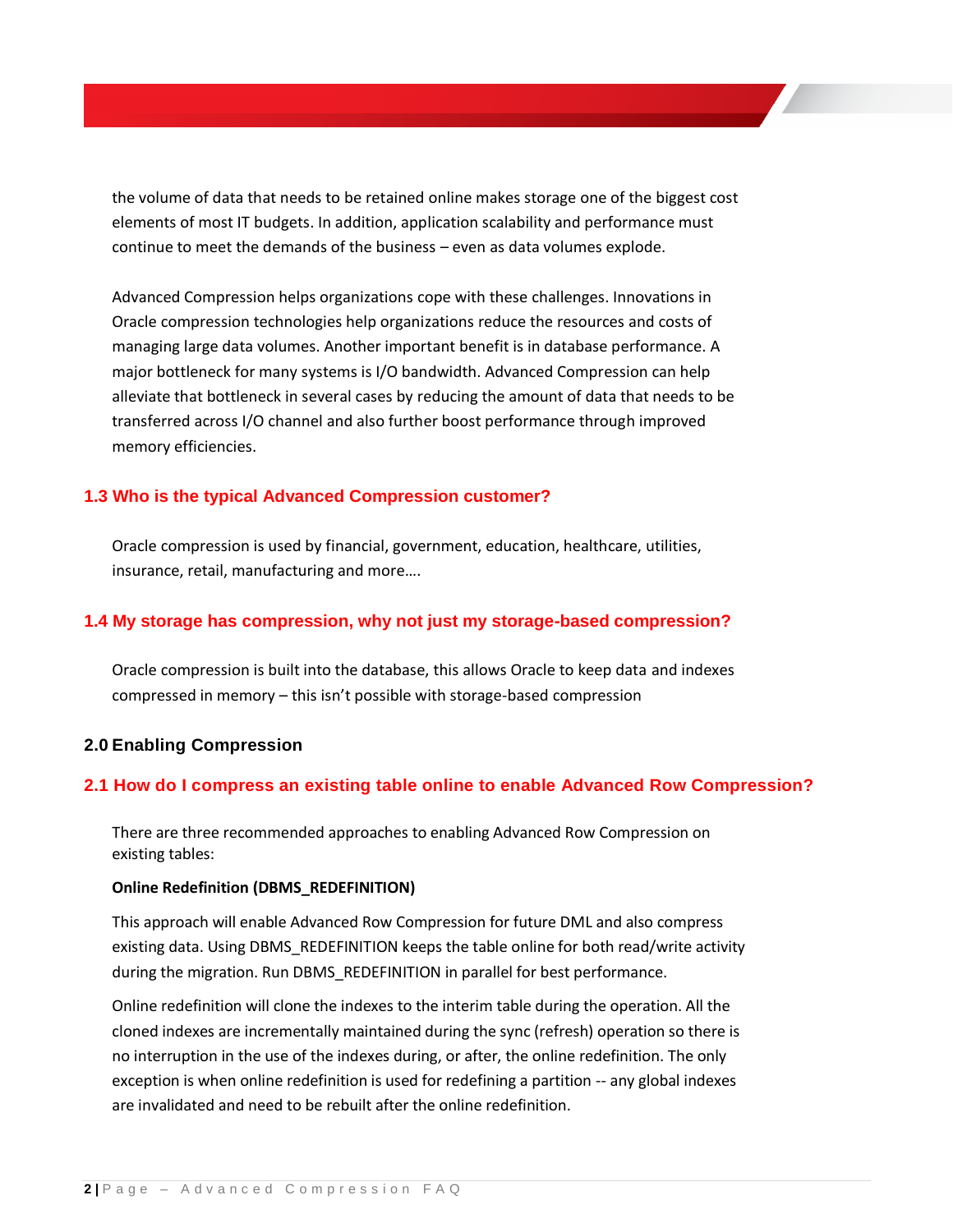#### **ALTER TABLE … MOVE ROW STORE COMPRESS ADVANCED**

This approach will enable Advanced Row Compression for future DML and also compress existing data. While the table is being moved it is online for read activity but has an exclusive (X) lock – so all DML will be blocked until the move command completes. Run ALTER TABLE…MOVE in parallel for best performance.

ALTER TABLE… MOVE will invalidate any indexes on the partition or table; those indexes will need to be rebuilt after the ALTER TABLE… MOVE. For partition moves, the use of ALTER TABLE… MOVE PARTITION with the UPDATE INDEXES clause will maintain indexes (it places an exclusive (X) lock so all DML will be blocked until the move command completes) – not available for non-partitioned tables.

The ALTER TABLE... MOVE statement allows you to relocate data of a non-partitioned table, or of a partition of a partitioned table, into a new segment, and optionally into a different tablespace. ALTER TABLE…MOVE ROW STORE COMPRESS ADVANCED compresses the data by creating new extents for the compressed data in the tablespace being moved to  $-$  it is important to note that the positioning of the new segment can be anywhere within the data file, not necessarily at the tail of the file or head of the file. When the original segment is released, depending on the location of the extents, it may or may not be possible to shrink the data file.

#### **ALTER TABLE … MOVE TABLE/PARTITION/SUBPARTITION … ONLINE**

This approach will enable Advanced Row Compression for future DML and will compress existing data. ALTER TABLE ... MOVE TABLE/PARTITION/SUBPARTITION … ONLINE allows DML operations to continue to run uninterrupted on the table/partition/subpartition being moved. Indexes are maintained during the move operation, so a manual index rebuild is not required.

#### **2.2 How much compression can I expect by using Advanced Row Compression?**

The compression ratio achieved in a given environment depends on the nature of the data being compressed; specifically the cardinality of the data. In general, organizations can expect to reduce their storage space consumption by a factor of 2x to 4x when using Advanced Row Compression. A 2x compression ratio represents approximately a 50% reduction in the storage footprint.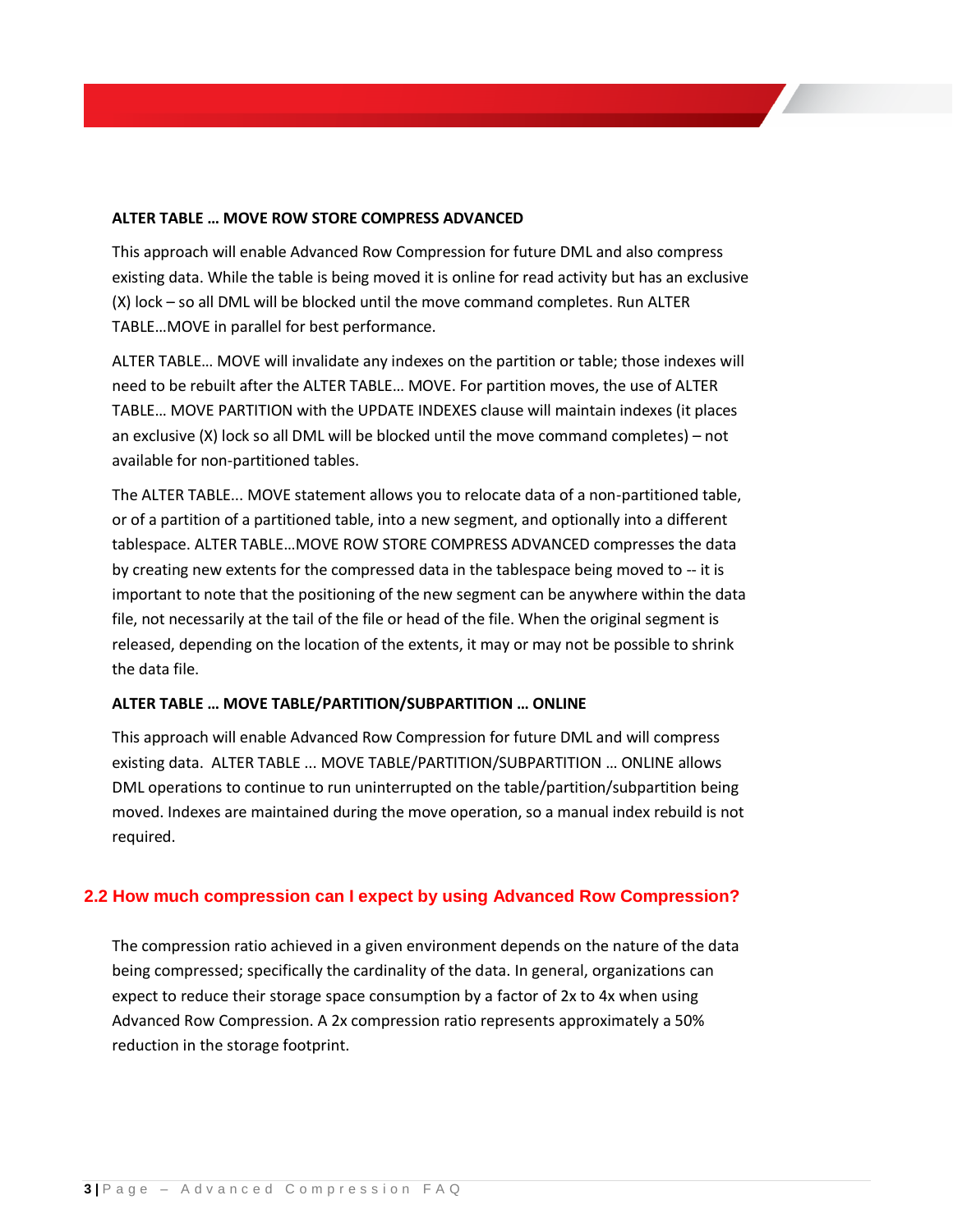#### **2.3 Can I compress data at a partition level?**

Yes. Compression can be done at a tablespace, table or partition level.

#### **2.4 Do I have to compress all the tables/partitions in my database?**

No – You can pick-and-choose which tables/partitions you want to compress and you do not have to compress all tables/partitions at one time

#### **2.5 Should I enable compression at the Tablespace level?**

Regarding whether or not to compress at the Tablespace level: For custom applications, we recommend compressing at the Tablespace level, but users should consider turning off compression on very high traffic tables, such as tables used as queues. For commercial packaged applications, where typically the number of objects can be very large, the recommended approach is object selection instead of exclusion. Often the largest tables and indexes consume the majority of the database space. Compressing those objects, while excluding high traffic objects like tables used as queues, will give the majority of the compression benefits. Other objects can be compressed over time as needed.

# **2.6 After I enable compression, is there any other admin work we need to do to maintain compression?**

No. Once compression is enabled there isn't any maintenance required to maintain the compression of your tables and partitions

#### **2.7 How much storage will I save using Advanced Compression?**

Advanced Compression Advisor is a PL/SQL package used to estimate potential compression ratios, for Advanced Row Compression, based on analysis of a sample of data. It provides a good estimate of the actual compression ratio that may be obtained after implementing Advanced Row Compression.

A version of Advanced Compression Advisor, which supports Oracle Database 9*i* Release 2 through 11g Release 1, is available (free) on the Oracle Technology Network Advanced Compression website. The Advanced Compression Advisor (DBMS\_COMPRESSION) is included with Oracle Database 11g Release 2 and above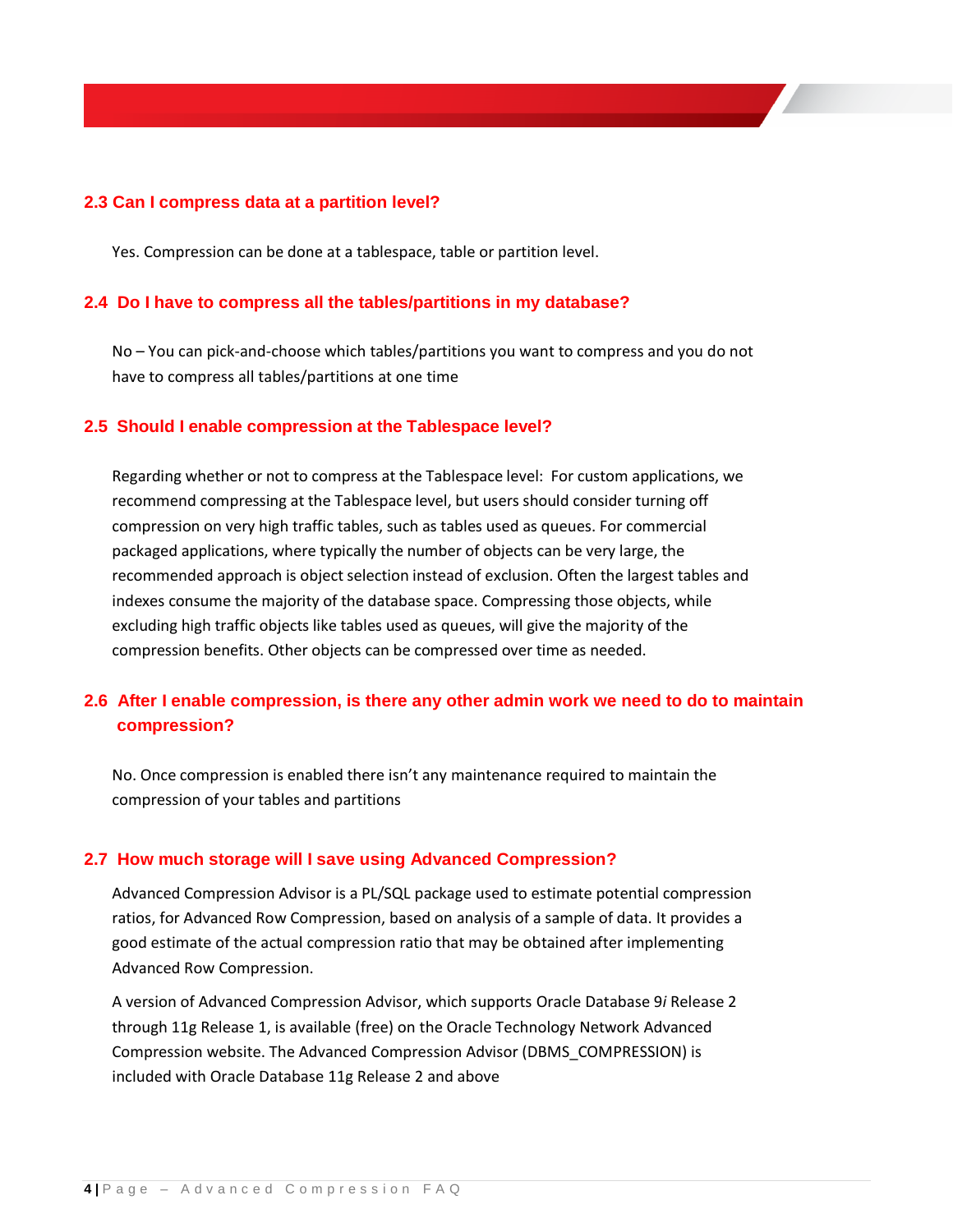#### **2.8 Can SecureFiles LOBs be compressed.**

Yes. The Advanced LOB Compression and Deduplication features of Advanced Compression intended to reduce the amount of storage required for SecureFiles LOBs.

## **2.9 Can Index-Organized Tables be compressed with Advanced Row Compression or Advanced Index Compression?**

No. Index-Organized Tables (IOT's) are essentially indexes, so they can't be compressed with Advanced Row or Basic Compression. IOT's can be compressed with Prefix Compression but not with Advanced Index Compression.

#### **2.10 Should I compress all tables?**

The general recommendation is to compress all the tables in the database with one exception: if the table is used as a queue, i.e. rows are inserted into the table, then later most or all of the rows are deleted, then more rows are inserted then deleted, then you shouldn't compress the table.

#### **2.11 Should I create some test data and apps to test Advanced Compression?**

No. The best test environment for each Advanced Compression capability is where you can most closely duplicate the production environment (using your actual data and applications) – this will provide the most realistic (pre- and post- compression) performance and functionality comparisons.

#### **2.12 My system doesn't have any spare CPU resources, is that going to be an issue?**

Although CPU overhead is typically minimal (3% to 5% typically), implementing Advanced Row Compression is ideal on systems with available CPU cycles, as compression will have additional, although minor overhead for some DML operations.

#### **2.13 Are there any data types not supported by Advanced Row Compression?**

Advanced Row Compression is NOT supported for use with tables that have LONG data types.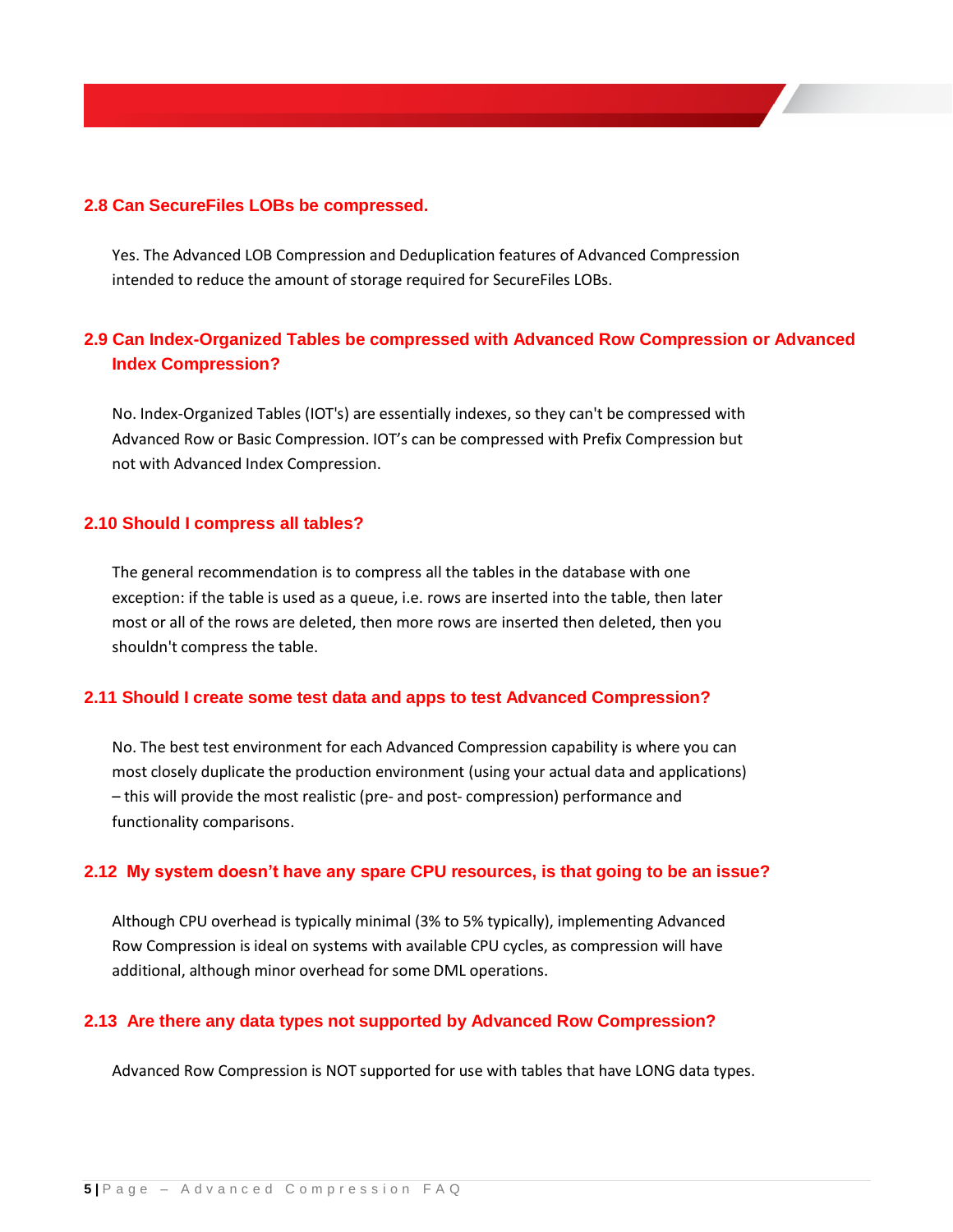### **2.14 Will a larger block size provide better compression ratios?**

Larger blocks don't always ensure higher Advanced Row Compression ratios. Test with your own data to determine if larger/smaller block sizes will have an impact on your Advanced Row Compression ratio.

#### **3.0 Compression Benefits**

#### **3.1 What are the benefits of using Advanced Row Compression?**

Advanced Row Compression uses a unique compression algorithm specifically designed to work with OLTP (and data warehouse) applications. The algorithm works by eliminating duplicate values within a database block, even across multiple columns. Compressed blocks contain a structure called a symbol table that maintains compression metadata. When a block is compressed, duplicate values are eliminated by first adding a single copy of the duplicate value to the symbol table. Each duplicate value is then replaced by a short reference to the appropriate entry in the symbol table.

Through this innovative design, compressed data is self-contained within the database block, as the metadata used to translate compressed data into its original state is stored in the block header. When compared with competing compression algorithms that maintain a global database symbol table, Oracle's approach offers significant performance benefits by not introducing additional I/O when accessing compressed data.

The compression ratio achieved in a given environment depends on the data being compressed, specifically the cardinality of the data. In general, organizations can expect to reduce their storage space consumption by a factor of 2x to 4x by using Advanced Row Compression. That is, the amount of space consumed by uncompressed data will be two to four times larger than that of the compressed data.

The benefits of Advanced Row Compression go beyond just on-disk storage savings. One significant advantage is Oracle's ability to read compressed blocks directly without uncompressing the blocks. This helps improve performance due to the reduction in I/O, and the reduction in system calls related to the I/O operations. Further, the buffer cache becomes more efficient by storing more data without having to add memory.

# **3.2 I am already using the Oracle Basic Table Compression feature introduced in Oracle 9i. What additional benefits do I get with Oracle Advanced Compression?**

Oracle Database 9i introduced Basic Table Compression which only compressed data that was loaded using bulk load operations. Advanced Row Compression, a feature of Advanced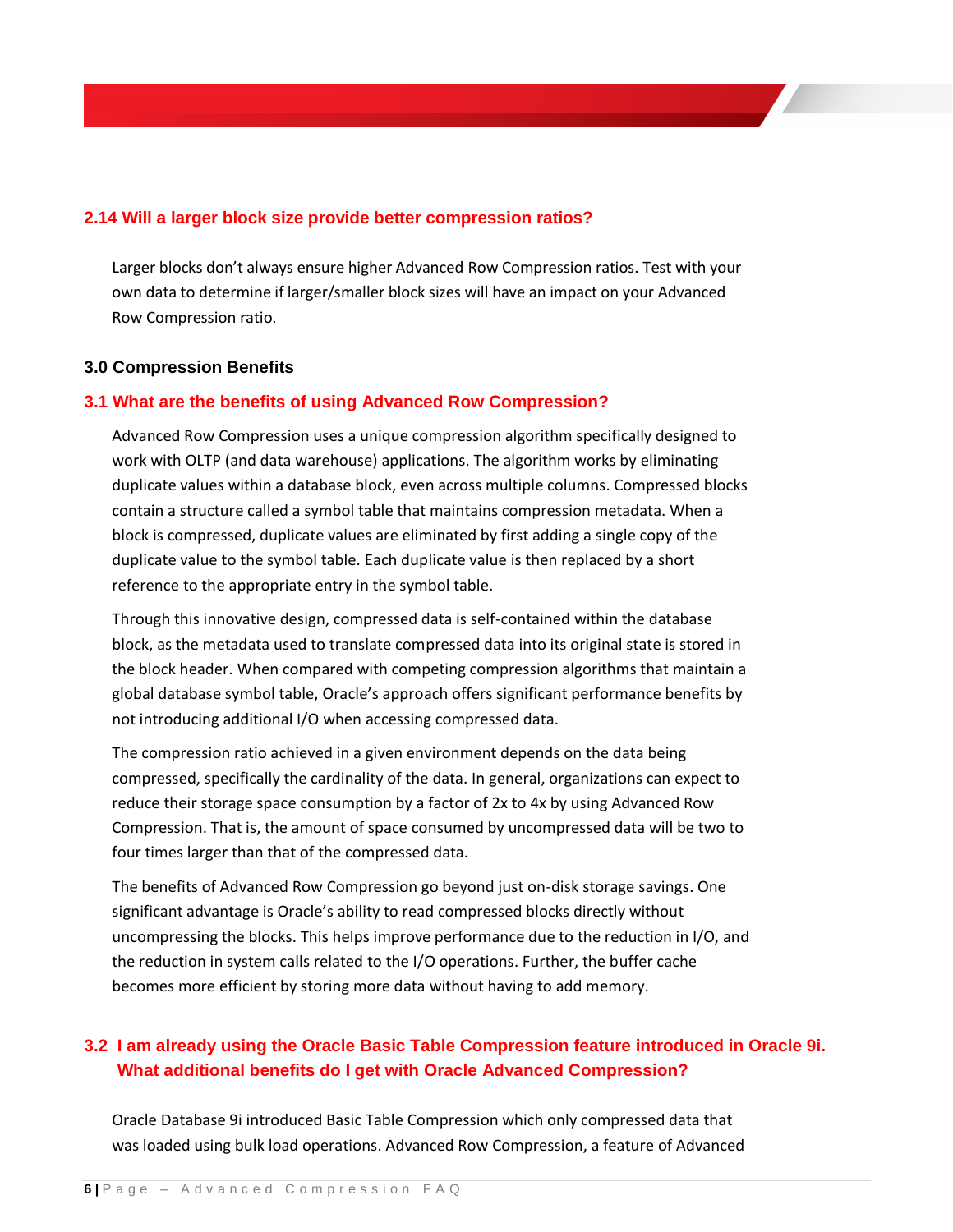Compression, allows data to be compressed during all types of data manipulation operations, including conventional DML such as INSERT and UPDATE. In addition, Advanced Row Compression reduces the associated compression overhead of write operations making it suitable for transactional/OLTP environments. Advanced Row Compression, therefore, extends the benefits of compression to all application workloads.

Although storage cost savings and optimization across servers (production, development, QA, Test, Backup and etc...) are often seen as the most tangible benefits, additional innovative technologies included in Advanced Compression are designed improve performance and to reduce CapEx and OpEx costs for all components of your IT infrastructure, including memory and network bandwidth as well as heating, cooling and floor-space costs.

# **3.3 I am already using the Basic RMAN Backup Compression feature -- in what way is the RMAN Backup Compression feature of Advanced Compression different from this?**

Advanced Compression provides three levels of RMAN Compression: LOW, MEDIUM, and HIGH. The amount of storage savings increases from LOW to HIGH, while potentially consuming more CPU resources. Compression Level LOW provides the fastest compression algorithm and is best suited when backup is constrained by CPU. Compression Level MEDIUM provides a balance between CPU usage and compression ratio and finally, Compression LEVEL HIGH provides the best compression ratio and highest CPU utilization and is best suited when backup is constrained by network or I/O.

# **3.4 What are SecureFiles? What is the relationship between Advanced LOB Compression and SecureFiles?**

SecureFiles, a feature in Oracle Database, offers a 'best-of-both-worlds' architecture for storing unstructured content, such as documents, spreadsheets and XML files. SecureFiles is specifically engineered to deliver high performance for file data comparable to that of traditional file systems while retaining the advantages of the Oracle database.

SecureFiles is designed as a superset of the ANSI standard LOB data type and offers easy migration from existing BasicFile LOBs, the precursor to SecureFiles. With SecureFiles, organizations can now manage all relational data and associated file data in Oracle using a single security/audit model, a unified backup & recovery process, and perform seamless retrievals across all information.

Advanced Compression has two storage optimization features that can be leveraged with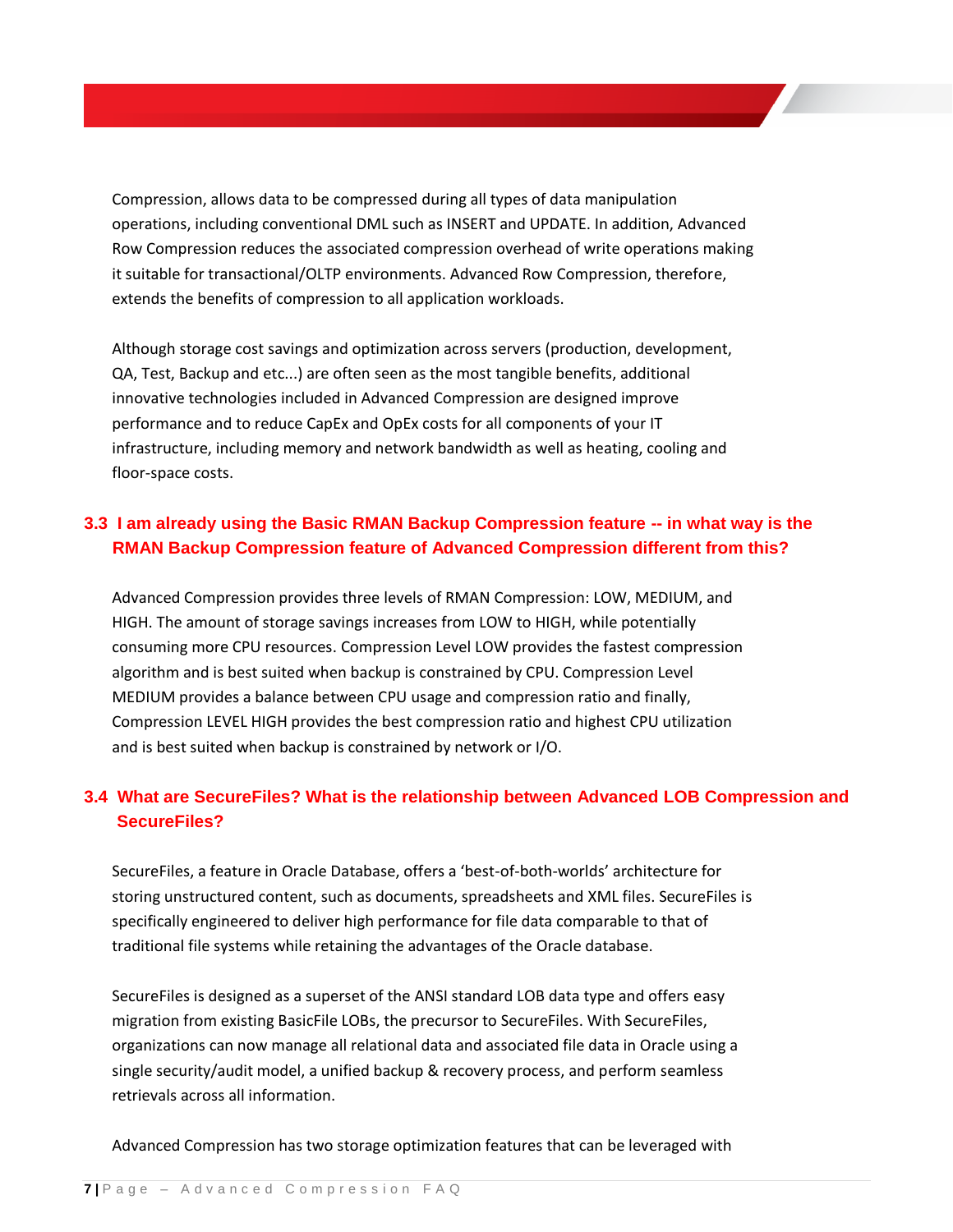SecureFiles. The first feature, Advanced LOB Deduplication, is an intelligent technology that eliminates duplicate copies of SecureFiles data. The second feature, Advanced LOB Compression, utilizes industry standard compression algorithms to further minimize the storage requirements of SecureFiles data.

There are three levels of Advanced LOB compression available: LOW, MEDIUM, and HIGH. By default, Advanced LOB Compression uses the MEDIUM level, which typically provides good compression with a modest CPU overhead of 3%-5%. SecureFiles Compression LOW is optimized for high performance and maintains about 80% of the compression achieved through MEDIUM, while utilizing 3x less CPU. Finally, Advanced LOB Compression HIGH achieves the highest storage savings but incurs the most CPU overhead.

### **4.0 Compression Algorithm and Optimizations**

#### **4.1 What kind of technology is used to compress data?**

Advanced Row Compression uses a unique compression algorithm specifically designed to work with OLTP/DW applications. The algorithm works by eliminating duplicate values within a database block, even across multiple columns.

Compressed blocks contain a structure called a symbol table that maintains compression metadata. When a block is compressed, duplicate values are eliminated by first adding a single copy of the duplicate value to the symbol table. Each duplicate value is then replaced by a short reference to the appropriate entry in the symbol table. Through this innovative design, compressed data is self-contained within the database block as the metadata used to translate compressed data into its original state is stored in the block.

When compared with competing compression algorithms that maintain a global database symbol table, Oracle's unique approach offers significant performance benefits by not introducing additional I/O when accessing compressed data.

### **4.2 What optimizations has Oracle done to minimize compression overhead?**

Advanced Row Compression has no adverse impact on read operations. There is additional work performed while writing data, making it impossible to eliminate performance overhead for write operations. However, Oracle has put in a significant amount of work to minimize this overhead for Advanced Row Compression.

Oracle compresses blocks in batch mode rather than compressing data every time a write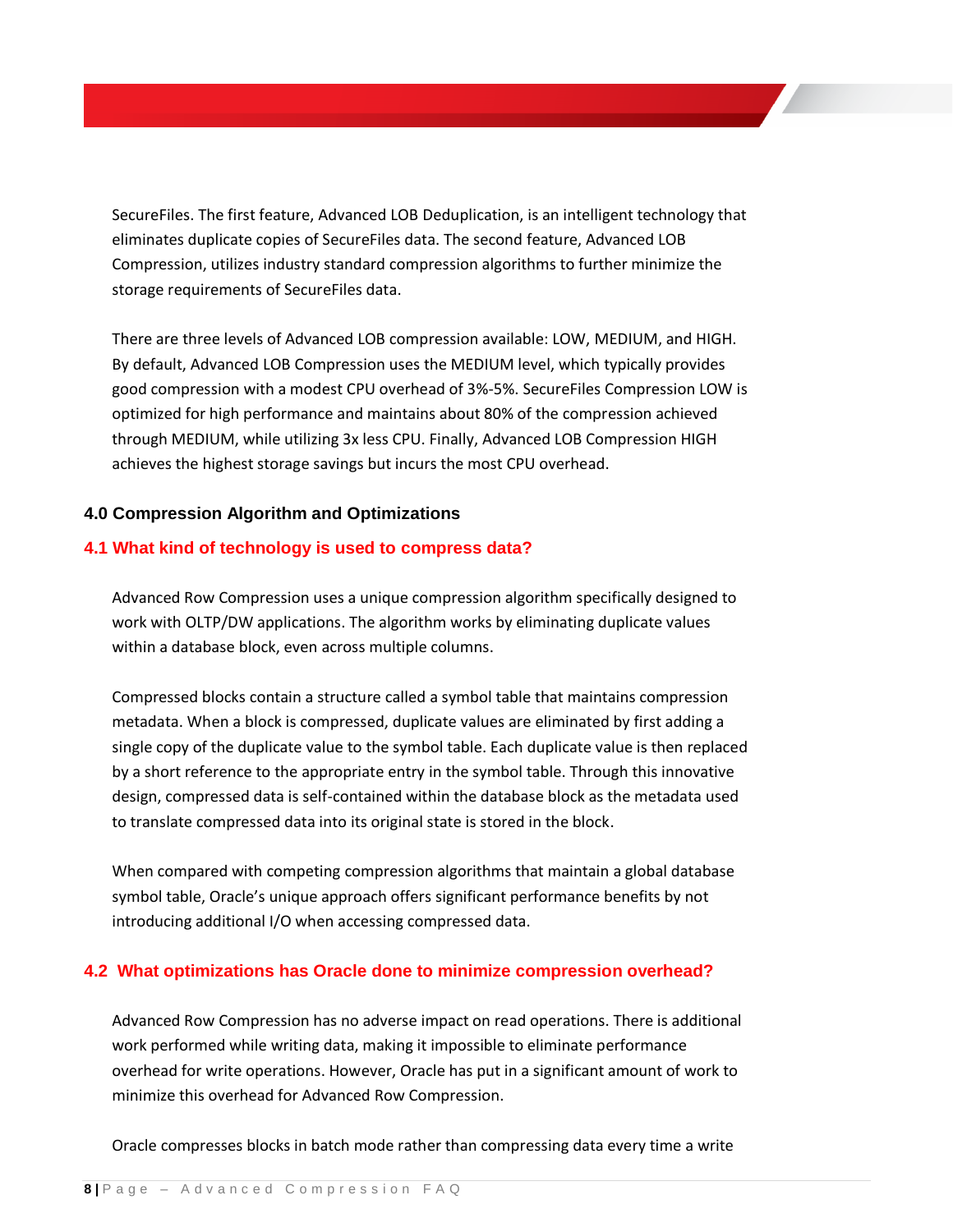operation takes place. A newly initialized block remains uncompressed until data in the block reaches an internally controlled threshold. When a transaction causes the data in the block to reach this threshold, all contents of the block are compressed. Subsequently, as more data is added to the block and the threshold is again reached, the entire block is recompressed to achieve the highest level of compression.

This process repeats until Oracle determines that the block can no longer benefit from further compression. Only transactions that trigger the compression of the block will experience the slight compression overhead. Therefore, a majority of transactions on compressed blocks will have the exact same performance as they would with uncompressed blocks.

#### **4.3 Does table data get decompressed before it is read?**

No. Oracle has the ability to read compressed blocks directly without having to first uncompress the block. Therefore, there is no measurable performance degradation for accessing compressed data. In fact, in many cases performance may improve due to the reduction in I/O since Oracle will have to access fewer blocks. Further, the buffer cache will become more efficient by storing more data without having to add memory.

#### **4.4 What is the performance impact of using Advanced Row Compression?**

For DML operations on a compressed table, Advanced Row Compression's specialized batch algorithm keeps the performance overhead to a minimum. Internal tests at Oracle showed a minimal overhead of less than 5% (CPU) for a DML workload.

It is important to note that Oracle compresses blocks in batch mode rather than compressing data every time a write operation takes place. When a transaction causes the data in the block to reach an internal threshold, all contents of the block are compressed. Subsequently, as more data is added to the block and the threshold is again reached, the entire block is recompressed to achieve the highest level of compression.

This process repeats until Oracle determines that the block can no longer benefit from further compression. Only transactions that trigger the compression of the block will experience the slight compression overhead. Therefore, a majority of transactions on compressed blocks will have the exact same performance as they would with uncompressed blocks.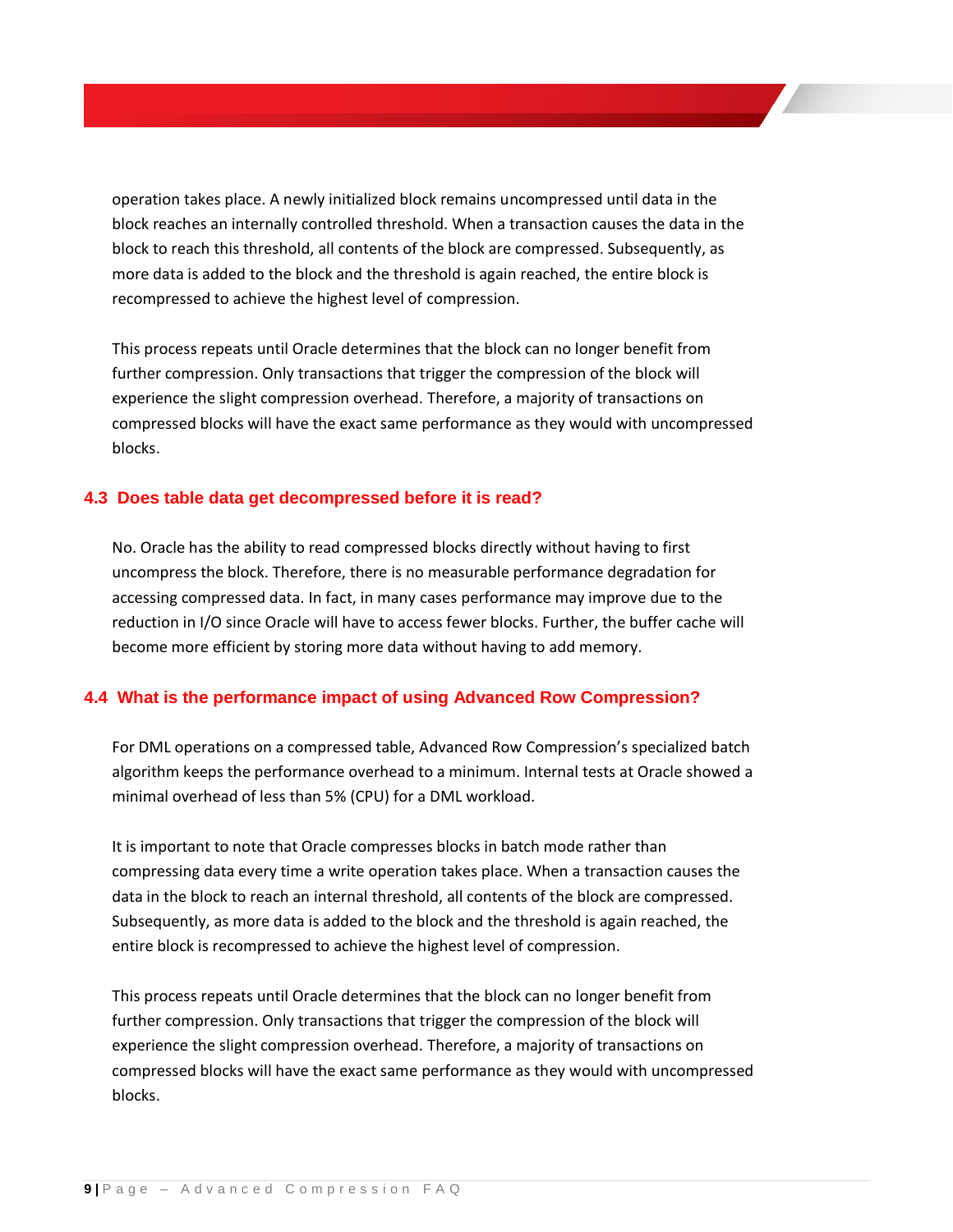### **4.5 Do chained rows get compressed?**

Before Oracle Database 12*c*, blocks containing many types of chained rows could not be compressed. This limitation was removed starting with Oracle Database 12*c* Release 2.

#### **5.0 Information Lifecycle Management**

### **5.1 What does Advanced Compression provide in terms of Information Lifecycle Management?**

Information Lifecycle Management (ILM) is the practice of applying policies for the effective management of information throughout its useful life. ILM includes every phase of a "row" from its beginning to its end, and consists of the policies, processes, practices, and tools used to align the business value of information with the most appropriate and cost effective IT infrastructure from the time information is created through its final disposition.

Automatic Data Optimization (ADO) can create policies, and automate actions (compression tiering and storage tiering) based on those policies, to implement your ILM strategy. ADO utilizes the usage statistics collected by Heat Map, and depending on your ILM requirements, may also require use of Partitioning, Advanced Row Compression, and Hybrid Columnar Compression.

More information about ADO is available on the Oracle Technology Network (OTN) page for Automatic Data Optimization.

#### **6.0 Compression Overhead**

#### **6.1 What is the overhead associated with Advanced Row Compression?**

Approximately 3% to 5% CPU is typically reported by customers. CPU overhead offset partially by reduced IO

#### **7.0 Compression and Data Pump**

#### **7.1 Does Data Pump use Advanced Row Compression to compress backups?**

No**.** Data Pump compression is completely independent of Advanced Row Compression. The Data Pump dump file is uncompressed inline during the import process, and the data is then imported into the target table based on the compression characteristics of the table.